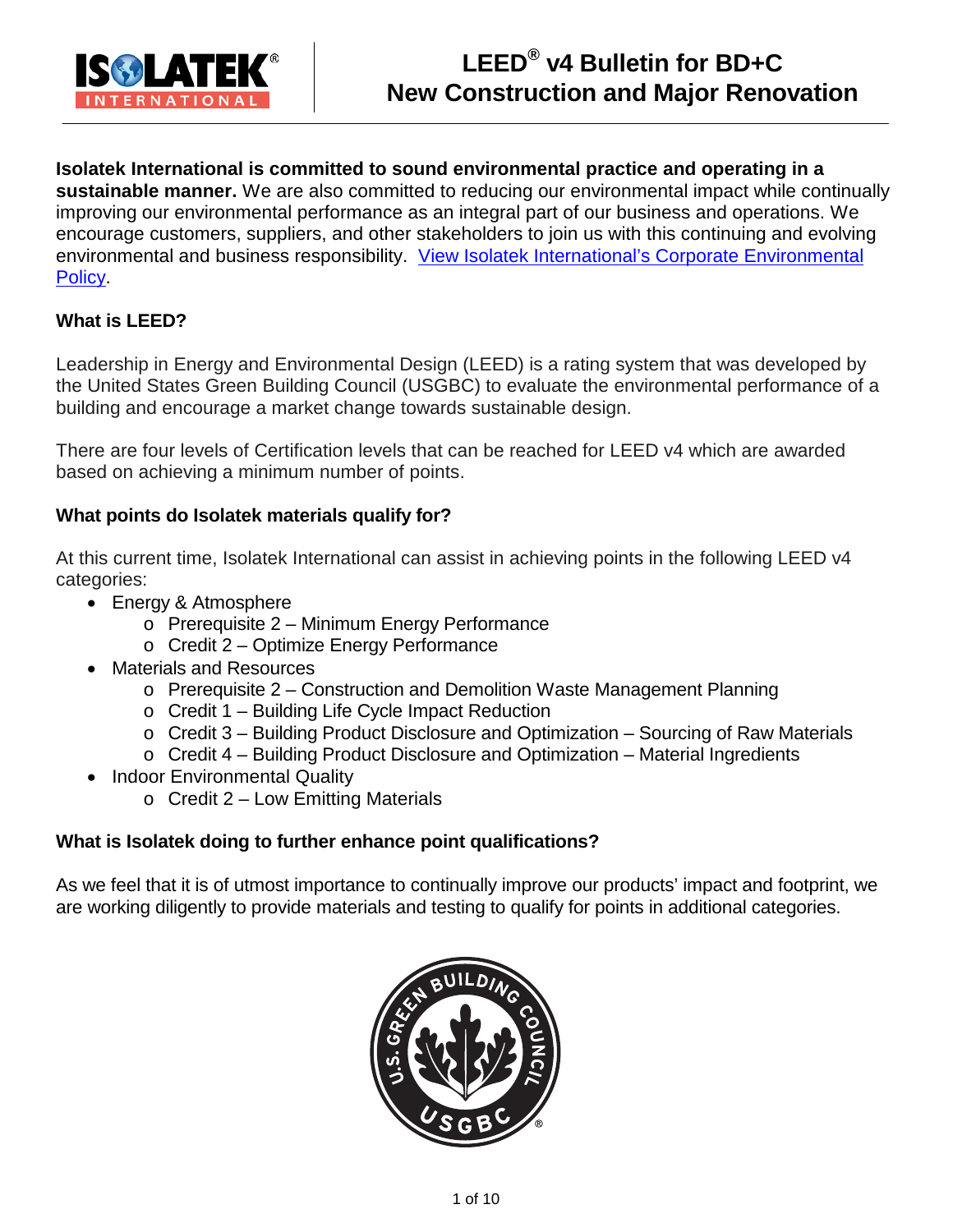## **ENERGY AND ATMOSPHERE**

#### **EA Prerequisite 2 – Minimum [Energy Performance](http://www.usgbc.org/node/2613358?return=/credits/new-construction/v4/energy-%26amp%3B-atmosphere) REQUIRED**

#### **Intent:**

To reduce the environmental and economic harms of excessive energy use by achieving a minimum level of energy efficiency for the building and its systems.

#### **Requirements:**

Use the options and strategies as specified in the LEED BD+C: New Construction, Minimum Energy and Performance Guide.

### **How Isolatek Contributes:**

Isolatek International's wet-spray, dry-spray, and rigid board fireproofing materials provide, in addition to their fire resistance, both NRC (Noise Reduction Coefficient) values and Thermal Resistance (R) values. These values allow for the reduction of the amount of energy needed for climate control, and reduce the need for additional materials required for soundproofing within the building envelope.

- $\triangleright$  CAFCO<sup>®</sup> 300 Series Products
- $\triangleright$  CAFCO<sup>®</sup> 400 Series Products
- > CAFCO<sup>®</sup> BLAZE-SHIELD<sup>®</sup> Series Products
- $\triangleright$  CAFCO<sup>®</sup> FENDOLITE<sup>®</sup> Products
- $\triangleright$  CAFCO<sup>®</sup> HEAT-SHIELD<sup>®</sup>
- $\triangleright$  CAFCO-BOARD®
- $\triangleright$  CAFCO<sup>®</sup> SOUND-SHIELD<sup>®</sup> 40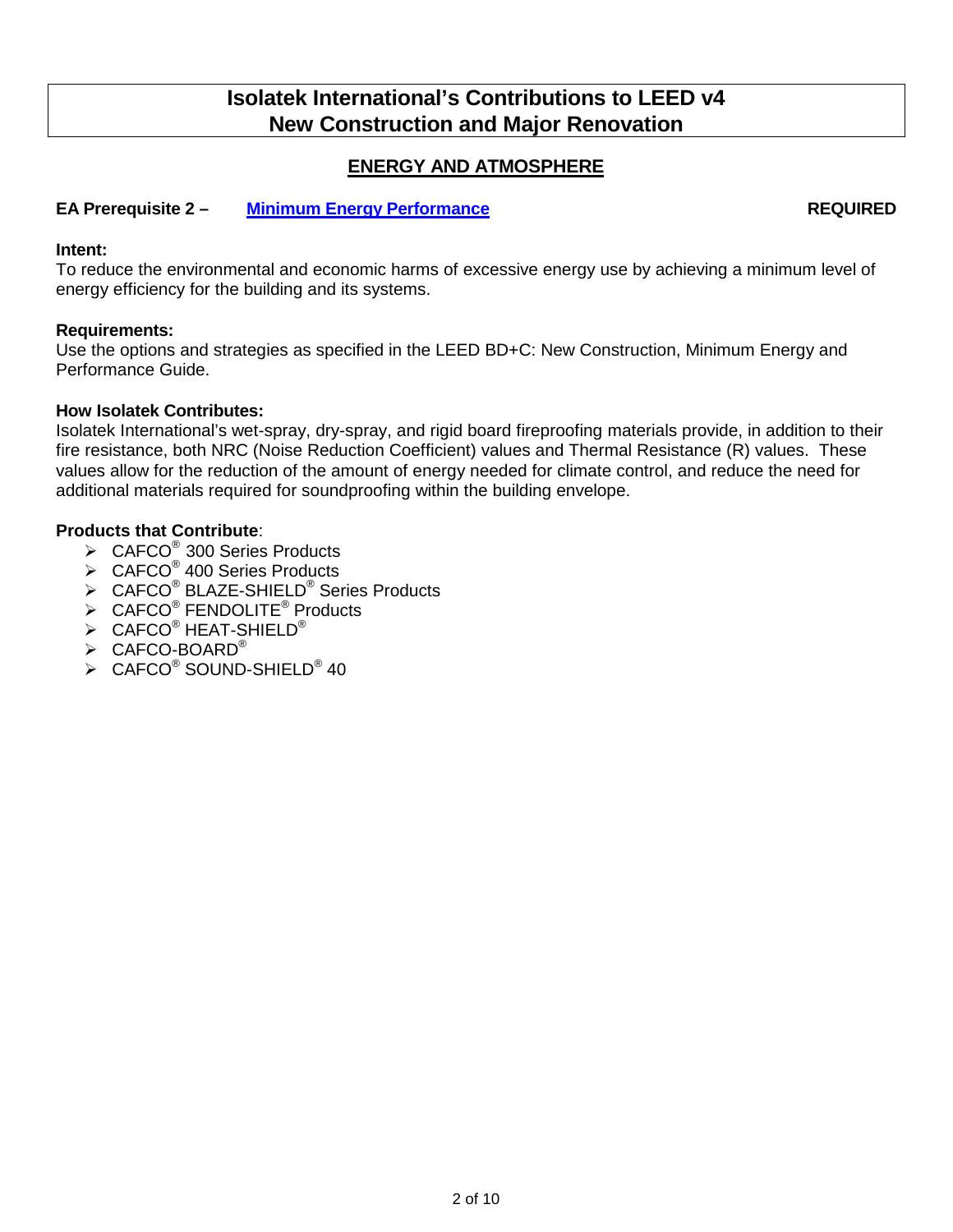## **ENERGY AND ATMOSPHERE**

## **EA Credit 1 – [Optimize Energy Performance](http://www.usgbc.org/credits/healthcare/v4-draft/eac2) UP TO 18 POINTS**

#### **Intent:**

To achieve increasing levels of energy performance beyond the prerequisite standard to reduce environmental and economic harms associated with excessive energy use.

#### **Requirements:**

Establish an energy performance target no later than the schematic design phase using the options and strategies as specified in the LEED BD+C: New Construction, Optimize Energy Performance Guide.

#### **How Isolatek Contributes:**

Isolatek International's wet-spray, dry-spray, and rigid board fireproofing materials provide, in addition to their fire resistance, both NRC (Noise Reduction Coefficient) values and Thermal Resistance (R) values. These values allow for the reduction of the amount of energy needed for climate control, and reduce the need for additional materials required for soundproofing within the building envelope.

- $\triangleright$  CAFCO<sup>®</sup> 300 Series Products
- $\triangleright$  CAFCO<sup>®</sup> 400 Series Products
- > CAFCO<sup>®</sup> BLAZE-SHIELD<sup>®</sup> Series Products
- $\triangleright$  CAFCO<sup>®</sup> FENDOLITE<sup>®</sup> Products
- $\triangleright$  CAFCO<sup>®</sup> HEAT-SHIELD<sup>®</sup>
- $\triangleright$  CAFCO-BOARD®
- $\triangleright$  CAFCO<sup>®</sup> SOUND-SHIELD<sup>®</sup> 40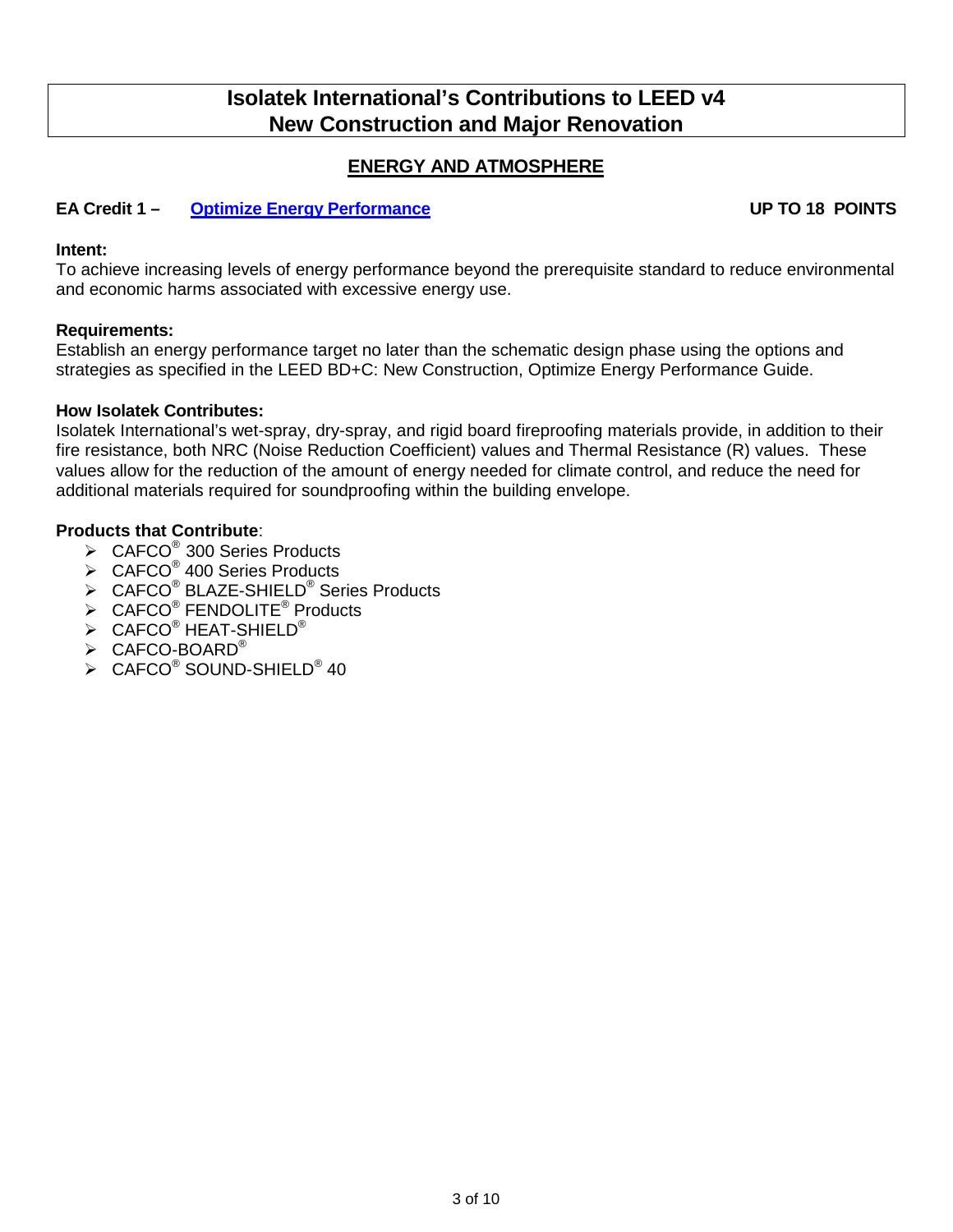## **MATERIALS AND RESOURCES**

### **MR Prerequisite 2 – [Construction and Demolition Waste Management](http://www.usgbc.org/node/2601031?return=/credits/new-construction/v4/material-%26amp%3B-resources) REQUIRED**

## **Intent:**

To reduce construction and demolition waste disposed in landfills and incineration facilities by recovering, reusing, and recycling materials.

#### **Requirements:**

Divert at least 50% of the total construction and demolition material for Path 1 (1 point) or 75% of materials for Path 2 (1 point); diverted materials must include at least three material streams. Or, as an option (2 points), do not generate more than 2.5 pounds of construction waste per square foot (12.2 kilograms of waste per square meter) of the building's floor area.

#### **How Isolatek Contributes:**

This credit is provided for diversion of waste materials. Consider recycling construction materials. Isolatek's products are supplied in either plastic or kraft paper bags that are able to be recycled. The pallets that our products are shipped on can also be recycled. Our pailed products are supplied in 5 gallon plastic containers, which can also be recycled. Our products are not considered hazardous (refer to SDS).

- $\triangleright$  CAFCO<sup>®</sup> 300 Series Products
- $\triangleright$  CAFCO<sup>®</sup> 400 Series Products
- $\triangleright$  CAFCO<sup>®</sup> BLAZE-SHIELD<sup>®</sup> Series Products
- $\triangleright$  CAFCO<sup>®</sup> FENDOLITE<sup>®</sup> Products
- $\triangleright$  CAFCO<sup>®</sup> HEAT-SHIELD<sup>®</sup>
- > CAFCO-BOARD®
- $\triangleright$  CAFCO<sup>®</sup> SOUND-SHIELD<sup>®</sup> 40
- $\triangleright$  CAFCO<sup>®</sup> SprayFilm<sup>®</sup> Intumescent Coatings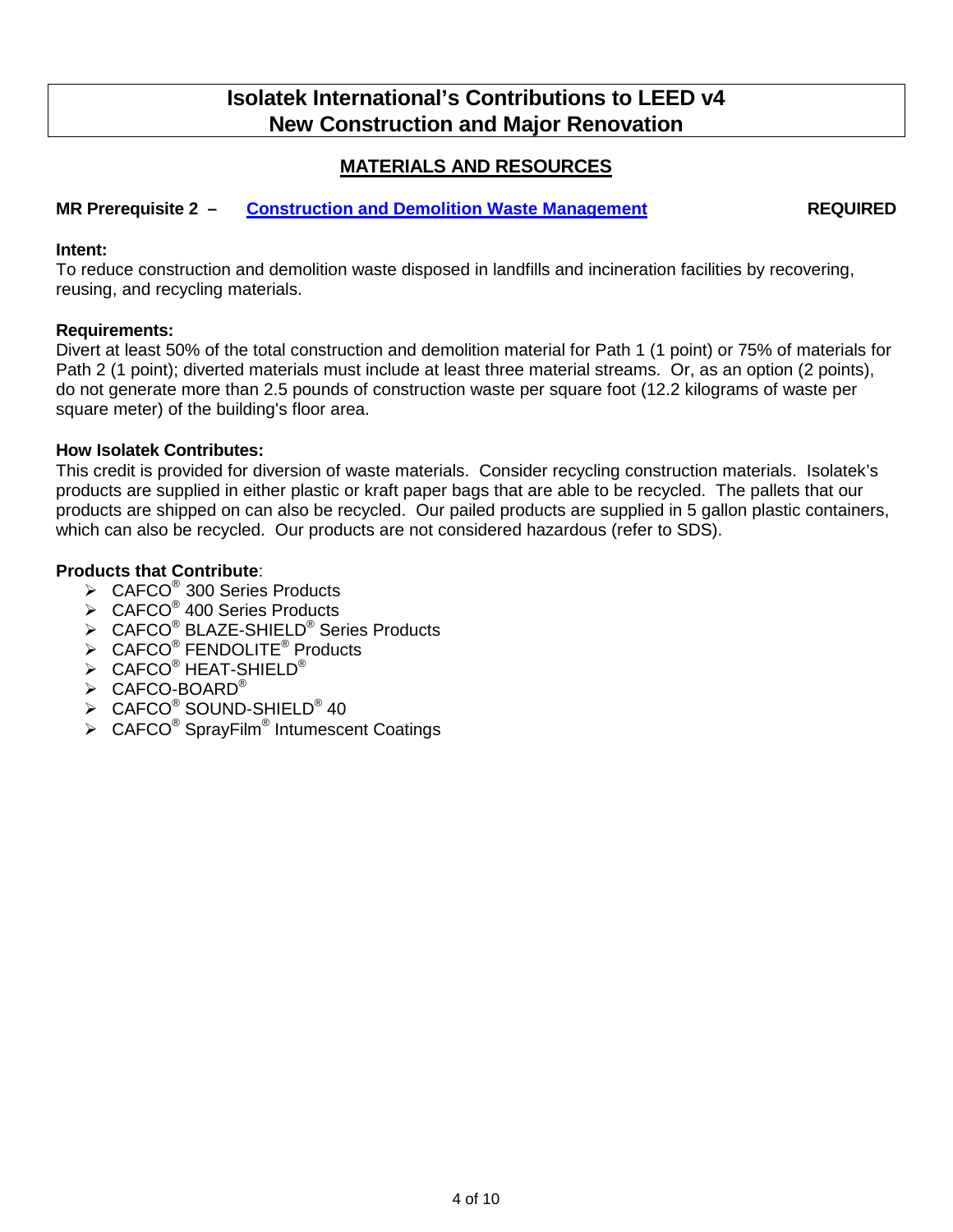## **MATERIALS AND RESOURCES**

## **MR Credit 1 – [Building Life-Cycle Impact Reduction](http://www.usgbc.org/node/2614363?return=/credits/new-construction/v4/material-%26amp%3B-resources) UP TO 5 POINTS**

#### **Intent:**

To encourage adaptive reuse and optimize the environmental performance of products and materials.

#### **Requirements:**

Demonstrate reduced environmental effects during initial project decision-making by reusing existing building resources or demonstrating a reduction in materials use through life-cycle assessment using Option 3 as specified in the LEED BD+C: New Construction, Building life-cycle impact reduction Guide.

Reuse or salvage building materials from off site or on site as a percentage of the surface area, as listed in the table below. Include structural elements (e.g., floors, roof decking), enclosure materials (e.g., skin, framing), and permanently installed interior elements (e.g., walls, doors, floor coverings, ceiling systems). Exclude from the calculation window assemblies and any hazardous materials that are remediated as a part of the project.

Materials contributing toward this credit may not contribute toward MR Credit Building Product Disclosure and Optimization - Sourcing of Raw Materials.

| % of completed project surface area<br>reused | <b>Points BD&amp;C</b> | <b>Points BD&amp;C (Core and Shell)</b> |
|-----------------------------------------------|------------------------|-----------------------------------------|
| 25%                                           |                        |                                         |
| 50%                                           |                        |                                         |
| 75%                                           |                        |                                         |

#### **How Isolatek Contributes:**

Isolatek International's wet-spray, dry-spray, and rigid board fireproofing materials are also utilized for retrofit and rehab construction projects. These materials will provide the required fire resistance ratings to previously unprotected or abated structural element steel members (e.g. floor and roof ceiling assemblies, beams and columns) to bring the building up to current model building code. This will eliminate the need to replace the existing structural elements, which were previously not code compliant. Keep in mind that this credit only applies when at least 55% of the surface area of the building is re-used.

- $\triangleright$  CAFCO<sup>®</sup> 300 Series Products
- $\triangleright$  CAFCO<sup>®</sup> 400 Series Products
- $\triangleright$  CAFCO<sup>®</sup> BLAZE-SHIELD<sup>®</sup> Series Products
- $\triangleright$  CAFCO<sup>®</sup> FENDOLITE<sup>®</sup> Products
- $\triangleright$  CAFCO<sup>®</sup> HEAT-SHIELD<sup>®</sup>
- $\triangleright$  CAFCO-BOARD®
- $\triangleright$  CAFCO<sup>®</sup> SOUND-SHIELD<sup>®</sup> 40
- $\sum_{n=0}^{\infty}$  CAFCO<sup>®</sup> SprayFilm<sup>®</sup> Intumescent Coatings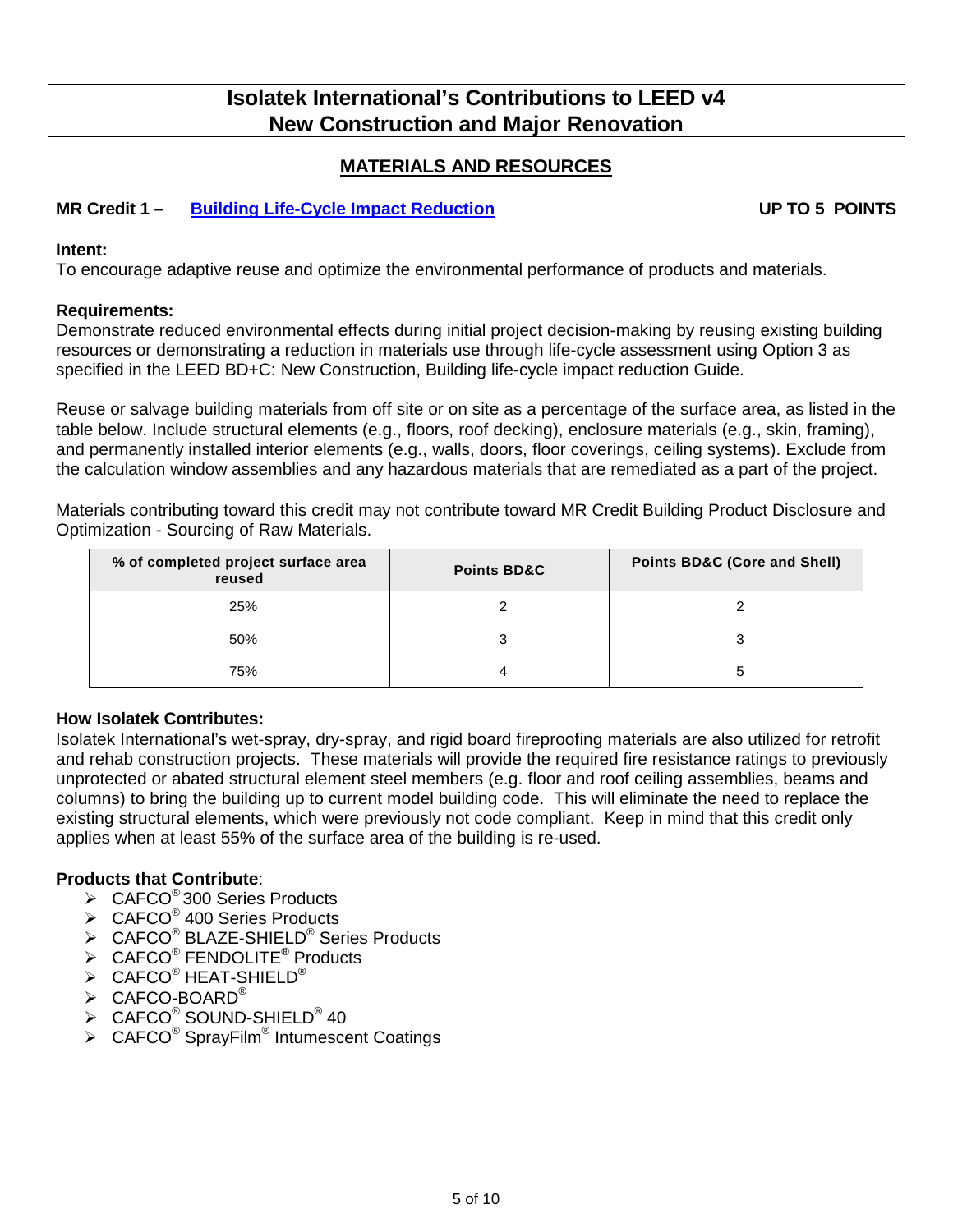# **MATERIALS AND RESOURCES**

## **MR Credit 3 – [Building Product Disclosure and Optimization –](http://www.usgbc.org/node/2616388?return=/credits/new-construction/v4/material-%26amp%3B-resources) Sourcing Raw Materials 1 POINT**

### **Intent:**

To encourage the use of products and materials for which life cycle information is available and that have environmentally, economically, and socially preferable life cycle impacts. To reward project teams for selecting products verified to have been extracted or sourced in a responsible manner.

### **Requirements:**

Option 2 (1 point) credit, indicates that products must demonstrate leadership in the sourcing of raw materials. Several paths are provided to meet this credit, which includes material reuse and recycling. Reuse includes salvaged, refurbished, or reused products. Products meeting materials reuse criteria are valued at 100% of their cost for the purposes of credit achievement calculation. Recycled content is the sum of postconsumer recycled content plus one-half the pre-consumer recycled content. Both based on cost. Products meeting recycled content criteria are valued at 100% of their cost for the purposes of credit achievement calculation. Products sourced (extracted, manufactured, and purchased) within 100 miles (160 km) of the project site are valued at 200% of their base contributing cost. The base contributing cost of individual products compliant with multiple responsible extraction criteria is not permitted to exceed 100% its total actual cost (before regional multipliers) and double counting of single product components compliant with multiple responsible extraction criteria is not permitted and in no case is a product permitted to contribute more than 200% of its total actual cost.

#### **How Isolatek Contributes:**

Our various products are manufactured with recycled materials. The breakdown list below identifies the recycled content percentage by weight.

Post-consumer material is defined as waste material generated by households or by commercial, industrial and institutional facilities in their role as end-users of the products, which can no longer be used for intended purpose.

Pre-consumer material is defined as material diverted from a waste stream during the manufacturing process. Excluded is the reutilization of materials such as rework, regrind, or scrap generated in a process and capable of being reclaimed within the same process that generated it.

## **Products that Contribute**:

- **CAFCO**® **BLAZE-SHIELD**® **II - 67% Pre-consumer:**
	- Total Recycled content for this credit is 33.5%
- **CAFCO**® **BLAZE-SHIELD**® **II HS/HP - 56% Pre-consumer:**

Total Recycled content for this credit is 28%

- **CAFCO**® **300/300AC/300HS/300SB/300ES/304 - 10% Post-consumer:**
	- $\triangleright$  Total Recycled content for this credit is 10%

## **CAFCO**® **3000/3000ES - 10% Post-consumer:**

Total Recycled content for this credit is 10%

## **CAFCO**® **400/400AC/400ES - 10% Post-consumer:**

- Total Recycled content for this credit is 10%
- **CAFCO-BOARD**® **- >70% Pre-consumer:**
	- Total Recycled content for this credit is >35%
- **CAFCO**® **HEAT-SHIELD**® **- 90% Pre-consumer:**
	- $\triangleright$  Total Recycled content for this credit is 45%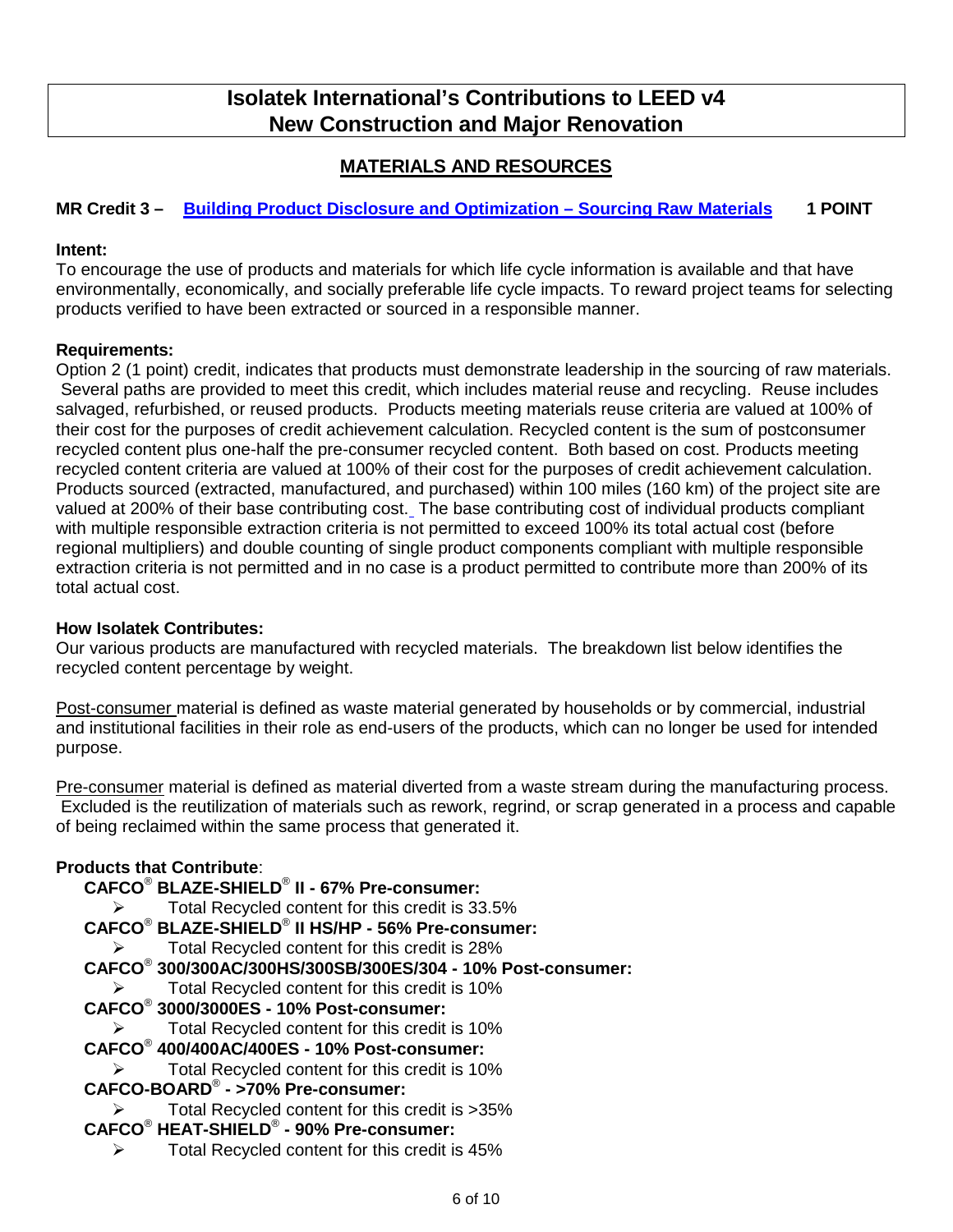## **MATERIALS AND RESOURCES**

## **MR Credit 4 – [Building Product Disclosure and Optimization –](http://www.usgbc.org/node/2616399?return=/credits/new-construction/v4/material-%26amp%3B-resources) Material Ingredients 1 POINT**

#### **Intent:**

To encourage the use of products and materials for which life-cycle information is available and that have environmentally, economically, and socially preferable life-cycle impacts. To reward project teams for selecting products for which the chemical ingredients in the product are inventoried using an accepted methodology and for selecting products verified to minimize the use and generation of harmful substances. To reward raw material manufacturers who produce products verified to have improved life-cycle impacts.

### **Requirements:**

Option 1 (1 point) credit is provided if 20 products in the building disclose chemical ingredients in their products using acceptable methodology, including a Health Product Declaration (HPD), or other approved programs, such as a Declare product label. The products must demonstrate the chemical inventory of the product to at least 0.1% (1000 ppm).

#### **How Isolatek Contributes:**

Isolatek currently provides a self-declared Health Product Declaration (HPD) for all of its Applied Fireproofing and Intumescent Fireproofing materials, along with [Declare labels.](https://living-future.org/declare/?manufacturer=isolatek-international)

- $\triangleright$  CAFCO<sup>®</sup> 300 Series Products [HPD, Declare Label]
- $\triangleright$  CAFCO<sup>®</sup> 400 Series Products [HPD, Declare Label]
- > CAFCO<sup>®</sup> BLAZE-SHIELD<sup>®</sup> Series Products [HPD, Declare Label]
- > CAFCO<sup>®</sup> FENDOLITE<sup>®</sup> Products [HPD, Declare Label]
- CAFCO® SprayFilm® Intumescent Coatings [HPD, Declare Label]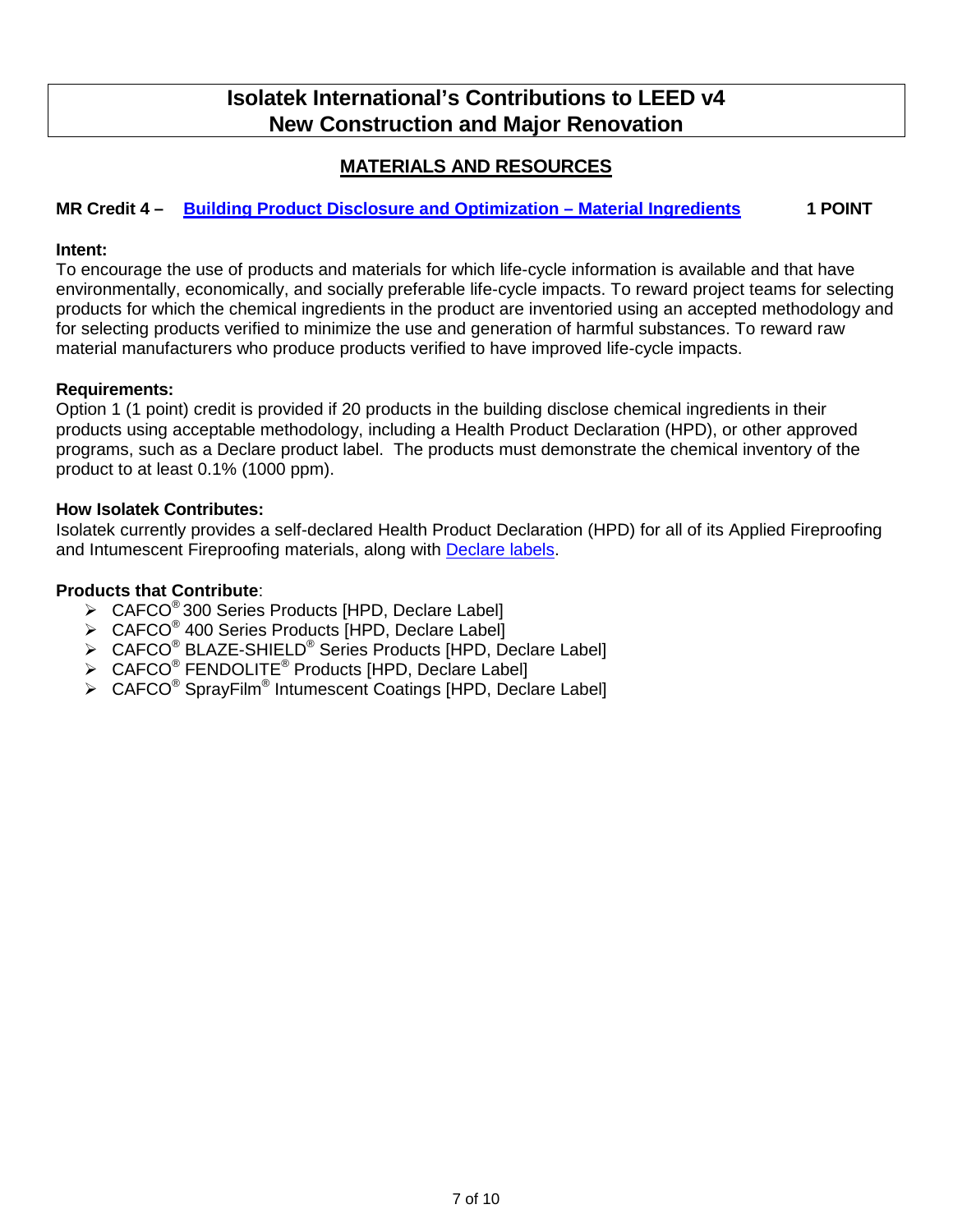## **INDOOR ENVIRONMENTAL QUALITY**

## **EQ Credit 2 – [Indoor Environmental Quality](http://www.usgbc.org/node/2614095?return=/credits/new-construction/v4/indoor-environmental-quality) - Low Emitting Materials UP TO 5 POINTS**

#### **Intent**:

To reduce concentrations of chemical contaminants that can damage air quality, human health, productivity, and the environment.

#### **Requirements**:

This credit includes requirements for volatile organic compound (VOC) emissions in the indoor air and the VOC content of materials, as well as the testing methods by which indoor VOC emissions are determined.

To meet the general emissions requirements, the products must complying with California Department of Public Health (CDPH) Standard Method v1.1.

To meet the VOC content requirements, the wet applied paints and coatings must meet the applicable VOC content limits of the California Air Resources Board (CARB) 2007 Suggested Control Measure (SCM) for Architectural Coatings, or the South Coast Air Quality Management District (SCAQMD) Rule 1113.

#### **How Isolatek Contributes:**

Isolatek has evaluated its products to EPA, Method 24, which is the acceptable method for determining VOC Content (*VOC Content listed on Page 9*). Isolatek has also evaluated its products for VOC Emissions in accordance with CDPH Standard Method v1.1.

- ▶ CAFCO<sup>®</sup> 300 Series Products [VOC Content, VOC Emissions]
- ▶ CAFCO<sup>®</sup> 400 Series Products [VOC Content, VOC Emissions]
- > CAFCO<sup>®</sup> BLAZE-SHIELD<sup>®</sup> Series Products [VOC Content, VOC Emissions]
- > CAFCO<sup>®</sup> FENDOLITE<sup>®</sup> Products [VOC Content, VOC Emissions]
- CAFCO® SprayFilm® Intumescent Coatings [VOC Content, VOC Emissions]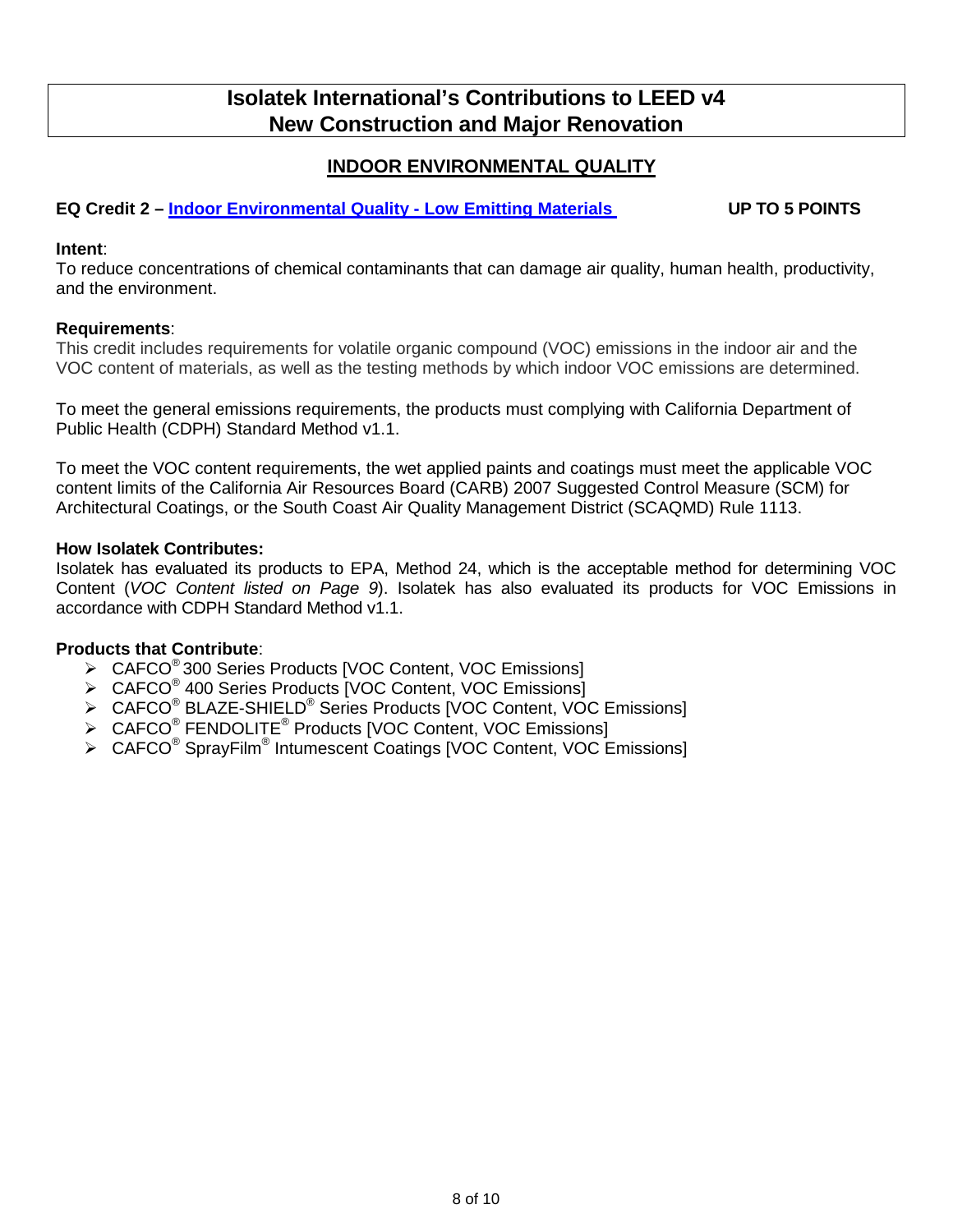## **MANUFACTURING LOCATIONS**

**CAFCO® 300, 304, SB, AC, HS, ES; CAFCO® 3000, ES; CAFCO® 400, AC, ES; CAFCO® FENDOLITE M-II, TG, M-II/P; CAFCO® SOUND-SHIELD® 40:** 

- $\triangleright$  Stanhope, New Jersey
- > Houston, Texas
- > San Bernardino, California

**CAFCO® BLAZE-SHIELD® II, II HS, HP; CAFCO® HEAT-SHIELD® :** 

 $\triangleright$  Huntington, Indiana

### **CAFCO-BOARD® :**

Wabash, Indiana

**CAFCO SprayFilm WB 3, WB 4, WB 5, Topseal; CAFCO BOND-SEAL:**

> Lawrence, Massachusetts

## **VOC CONTENT (EPA, METHOD 24)**

**CAFCO® SprayFilm® WB 3:**   $>$  <13.0 g/L (<0.11 lb/gal) **CAFCO® SprayFilm® WB 4:**   $>$  <13.0 g/L (<0.11 lb/gal) **CAFCO® SprayFilm® WB 5:**   $\geqslant$  0.0 g/L (0.0 lb/gal) **CAFCO® SprayFilm® Topseal® :**   $> 24.0$  g/L (0.20 lb/gal) **CAFCO® BOND-SEAL® :**   $0.0$  g/L (0.0 lb/gal) **CAFCO® BLAZE-SHIELD® II, II HS, HP:**   $\geqslant$  0.0 g/L (0.0 lb/gal) **CAFCO® 300, 304, SB, AC, HS:**   $\geqslant$  0.0 g/L (0.0 lb/gal) **CAFCO® 400:**   $\geqslant$  0.0 g/L (0.0 lb/gal) **CAFCO® 3000:**   $\geq$  8.1 g/L (<0.07 lb/gal) **CAFCO® 400, AC:**   $8.1$  g/L (<0.07 lb/gal) **CAFCO® FENDOLITE® M-II, TG, M-II/P:**   $\geq 0.0$  g/L (0.0 lb/gal)